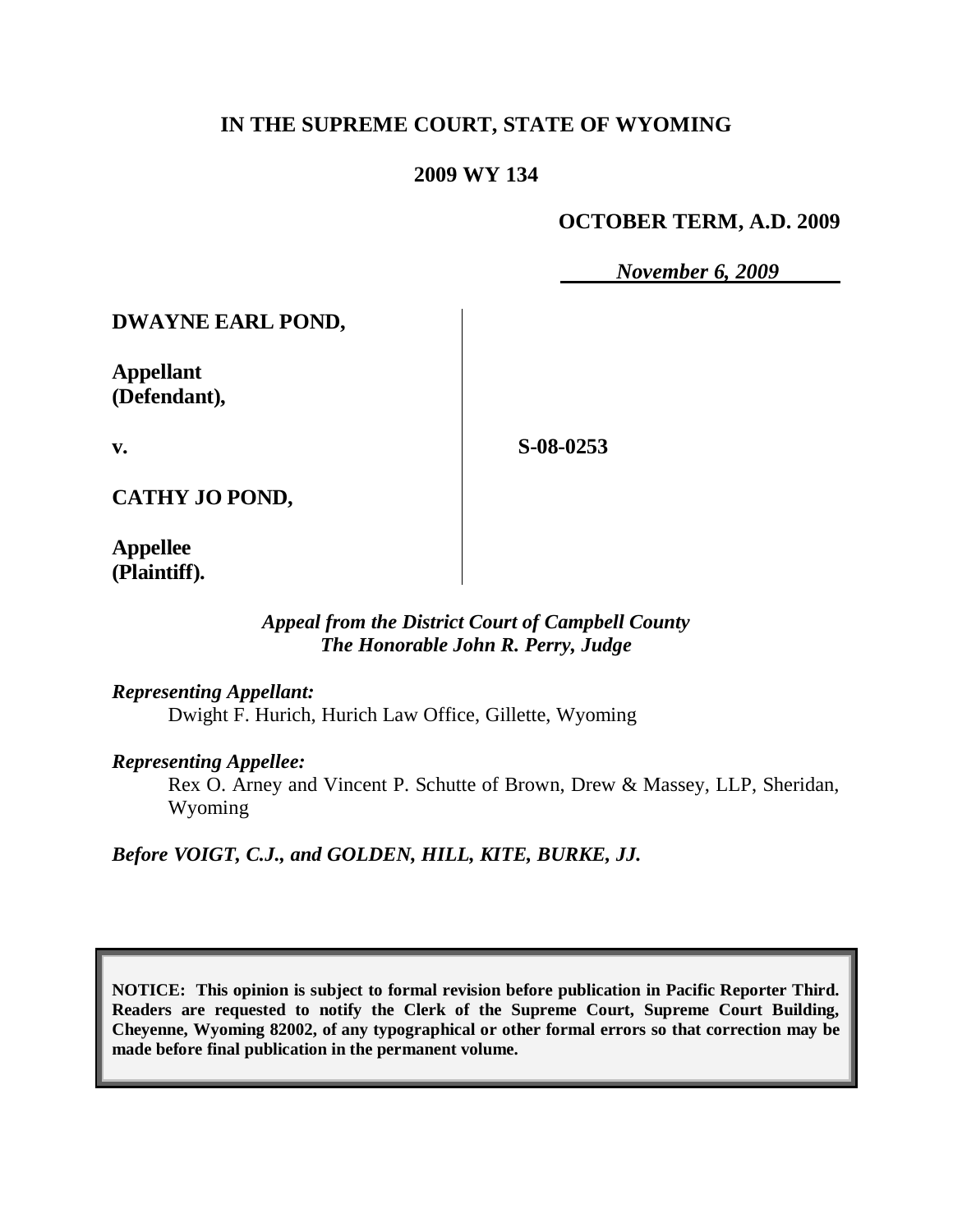**GOLDEN**, Justice.

[¶1] This appeal arises out of the divorce of Cathy Jo Pond (Wife) from Dwayne Earl Pond (Husband). Husband appeals the property settlement portion of the decree of divorce. We affirm.

### **ISSUE**

[¶2] Husband brings the following issue for our review:

Did the Trial Court abuse its discretion in making an equitable division of the assets and debts of the parties, when the Trial Court provided the marital estate should be equalized but then failed to consider the debts each party would take, when the Trial Court ordered Appellant to pay Appellee \$58,959.11?

## **FACTS**

[¶3] Husband and Wife were married in 1990. Shortly after the marriage, Wife received settlement money in the amount of \$74,000 for injuries sustained in a premarital accident. The money was for future medical care and surgeries. During the course of the marriage, the parties purchased nine lots in a subdivision of Gillette called Oriva Hills. The marital home is built on two of the lots. The other seven lots remain undeveloped except for fencing and some water improvements.

[¶4] The marriage had problems. From the beginning of the marriage, Husband was controlling and dictated such things as Wife's style of dress, her associations, and her schedule. Husband on one occasion committed spousal rape. Wife ultimately engaged in improper relations with other men. In October 2006, Husband told Wife to get out of the marital residence. Wife began looking for a place to stay and moved out of the marital residence in January 2007. Wife left with little. Almost immediately after Wife moved out, Husband began renting a portion of the marital residence to strangers and eventually moved in his extended family, including his parents, sister and nephew, all to the exclusion of Wife.

[¶5] The divorce case went to trial. Because of the hostilities between the parties, the district court determined "[t]he best possible resolution for both parties is to divide them and their property as quickly as possible and minimize their necessary future dealings with each other as to property and debts." The district court began by excluding from the marital estate \$45,000, determining it solely belonged to Wife as part of a personal injury settlement she received for a premarital accident. It also excluded an annuity valued at \$7,744.20 purchased by Wife with her settlement proceeds.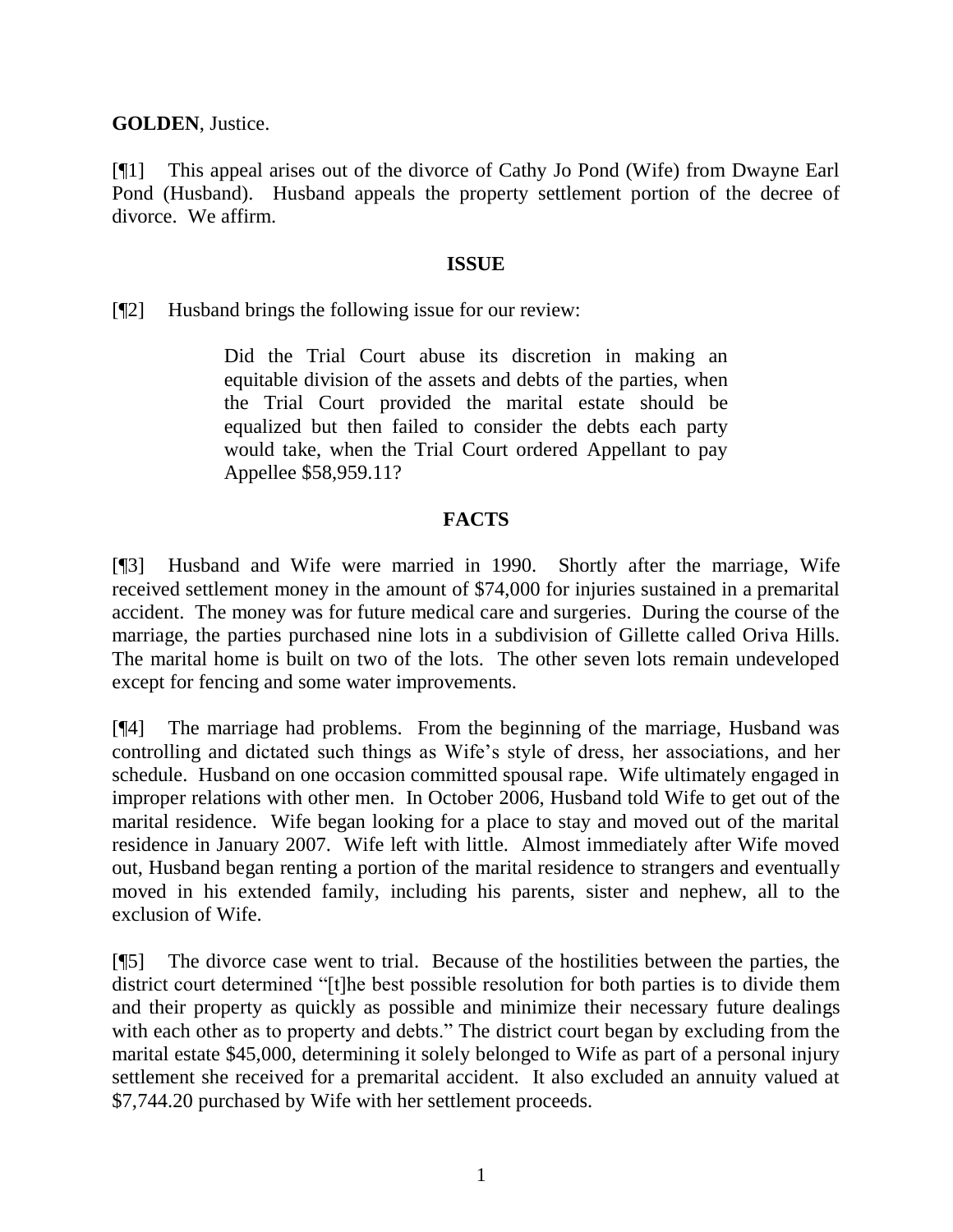[¶6] The district court awarded Husband the marital residence and the two lots upon which it was situated. It awarded Wife the seven other unimproved lots. Other marital assets were distributed. Husband was assigned \$114,106 in debt, consisting primarily of the mortgage on the marital residence. Wife was assigned \$12,917 in debt. The district court ordered Husband to pay \$58,959.11 to Wife to "equalize the marital estate."

#### **DISCUSSION**

[¶7] The issue presented by this appeal involves the manner in which the district court divided the marital estate. The disposition of marital property is committed to the sound discretion of the district court. We will not disturb the result absent a manifest abuse of that discretion. *Odegard v. Odegard*, 2003 WY 67, ¶ 10, 69 P.3d 917, 920-21 (Wyo. 2003); *Mann v. Mann*, 979 P.2d 497, 500 (Wyo. 1999); *France v. France*, 902 P.2d 701, 703 (Wyo. 1995); *Neuman v. Neuman*, 842 P.2d 575, 578 (Wyo. 1992). Judicial discretion is made up of many things, including conclusions reached from objective criteria, as well as exercising sound judgment with regard to what is right under the circumstances and without doing so arbitrarily or capriciously. We are required to ask ourselves whether the trial court could reasonably conclude as it did and whether or not any facet of its ruling was arbitrary or capricious. *Holland v. Holland*, 2001 WY 113, ¶ 8, 35 P.3d 409, 412 (Wyo. 2001). We will find an abuse of discretion only when the disposition shocks the conscience of the Court and appears so unfair and inequitable that reasonable persons could not abide it. *France*, 902 P.2d at 703.

[¶8] Dividing a marital estate is not necessarily a mechanical process but rather is guided by considering the factors in Wyo. Stat. Ann. § 20-2-114 (LexisNexis 2009):

> In granting a divorce, the court shall make such disposition of the property of the parties as appears just and equitable, having regard for the respective merits of the parties and the condition in which they will be left by the divorce, the party through whom the property was acquired and the burdens imposed upon the property for the benefit of either party and children. The court may decree to either party reasonable alimony out of the estate of the other having regard for the other's ability to pay and may order so much of the other's real estate or the rents and profits thereof as is necessary be assigned and set out to either party for life, or may decree a specific sum be paid by either party.

*See also Stoker v. Stoker*, 2005 WY 39, ¶ 22, 109 P.3d 59, 65 (Wyo. 2005); *Paul v. Paul*, 616 P.2d 707, 712 (Wyo. 1980); *Young v. Young*, 472 P.2d 784, 785 (Wyo. 1970). The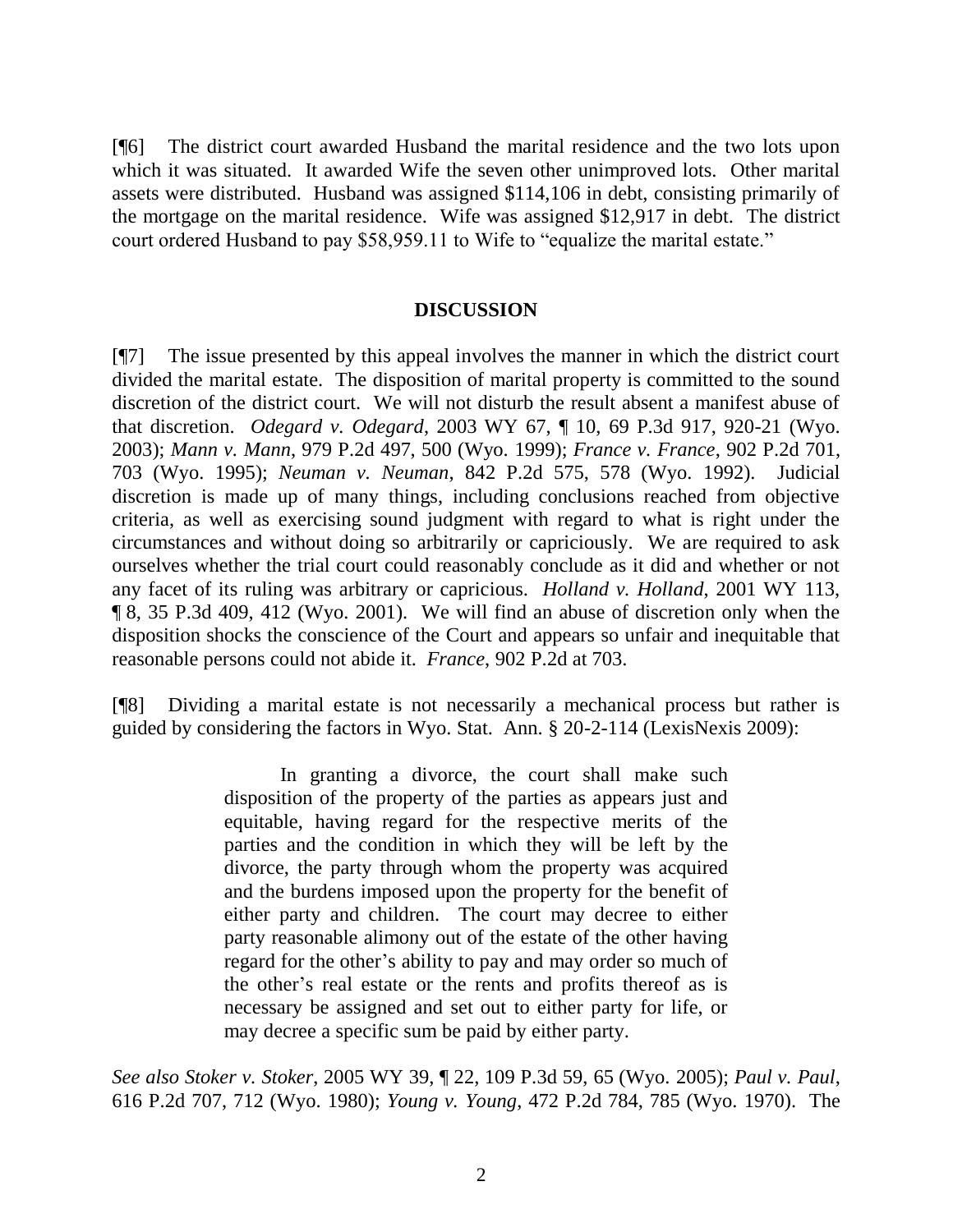district court has the discretion to determine what weight should be given each of these individual factors and to form a distributive scheme appropriate to the peculiar circumstances of each individual case. *Wallop v. Wallop*, 2004 WY 46, ¶ 26, 88 P.3d 1022, 1030 (Wyo. 2004); *Carlton v. Carlton*, 997 P.2d 1028, 1032 (Wyo. 2000); *Barney v. Barney*, 705 P.2d 342, 346 (Wyo. 1985). The goal of marital property division is to reach an equitable result.

[¶9] The trial court is in the best position to assess witness credibility and weigh their testimony and is therefore in a better position than this Court to judge the respective merits and needs of the parties. *Metz v. Metz*, 2003 WY 3, ¶ 6, 61 P.3d 383, 385 (Wyo. 2003); *Raymond v. Raymond*, 956 P.2d 329, 332 (Wyo. 1998). We, therefore, give considerable deference to its findings. In accomplishing our review, we consider only the evidence in favor of the successful party, ignore the evidence of the unsuccessful party, and grant to the successful party every reasonable inference that can be drawn from the record. *Sweat v. Sweat*, 2003 WY 82, ¶ 6, 72 P.3d 276, 278 (Wyo. 2003).

[¶10] In the instant appeal, Husband contends that, by using the term "equalize," the district court intended both parties to receive roughly equivalent dollar amounts from the division of the marital estate. Husband by and large accepts the district court's valuation and division of assets. By Husband's calculations, once marital debts are taken into account along with the asset valuation, the division of the entire marital estate would be roughly monetarily equal without any further payment by him to Wife. Thus, according to Husband, the district court abused its discretion in ordering him to pay an additional \$58,969.11 to Wife.

[¶11] The maintenance of Husband's position requires an assumption as to the district court's ultimate intent when it employed the term "equalize." While the term "equalize" suggests an intent to make something equal, it does not give a context. In Wyoming, the distribution of a marital estate is equalized within the context of the respective equities of the parties. In other words, in a divorce proceeding a district court is required to divide property equitably, not necessarily monetarily equally. Indeed, this Court has consistently held a just and equitable distribution is as likely as not to be monetarily unequal. *Moss v. Moss*, 2007 WY 67, ¶ 6, 156 P.3d 316, 318 (Wyo. 2007) ("marital property division does not have to be equal to be just and equitable"); *DeJohn v. DeJohn*, 2005 WY 140, ¶ 12, 121 P.3d 802, 807 (Wyo. 2005).

[¶12] We find nothing in the record or the district court's final order to support Husband's assumption that the district court intended to order a 50/50 monetary split.<sup>1</sup>

 1 Husband strenuously argues the district court's intention to make a monetarily equal division of the marital estate can be gleaned from its initial decision letter. However, the decision letter was not incorporated into the final order and therefore was superseded by the final order. Until a final order is entered, a court is free to change its mind. *Forbis v. Forbis*, 2009 WY 41, ¶ 8, 203 P.3d 421, 423 (Wyo. 2009) (the district court was not bound by its oral pronouncement concerning the disposition of marital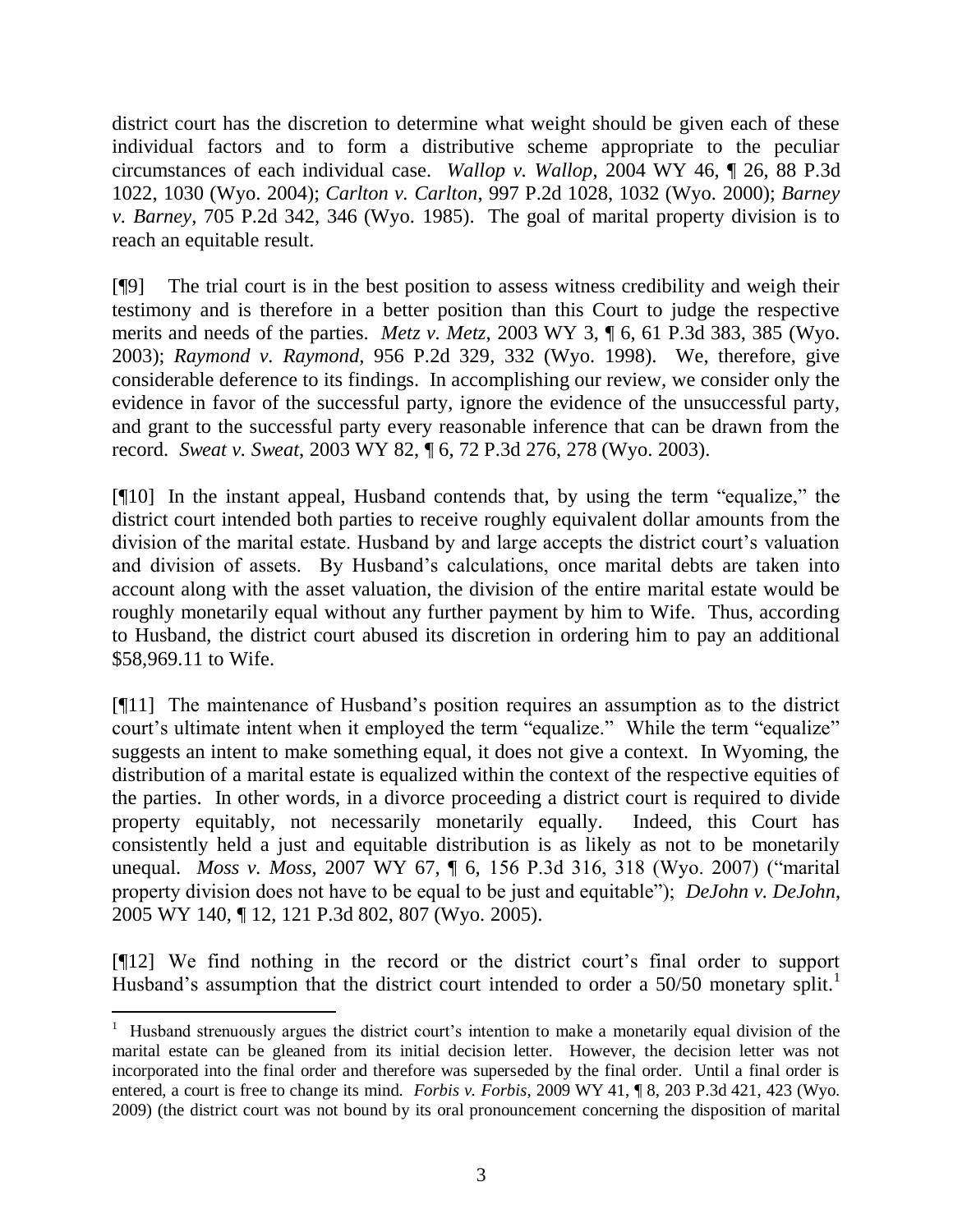Specifically, we find no evidence that the district court failed to take into account the debts of the parties in reaching its final distributive scheme. At trial, Husband introduced an exhibit representing the marital debts. The district court, in its final order, expressly accepted the exhibit as accurately reflecting the debts. The final order explicitly divided the debt between the parties as the district court determined equitable. The district court then ordered Husband to pay Wife to equalize the "marital estate," not just the marital assets. It is extremely doubtful the district court neglected to take the marital debt into account in its decision when the final order so thoroughly discusses the debt. $2$  Since all existing indicators point to the district court's final order "equalizing" the marital estate with both the assets and the liabilities in mind, we conclude that, when it used the term "equalize," the district court intended to divide the property equitably but not equally.

[¶13] Husband makes a cursory argument that the overall distribution was inequitable. He does not, however, offer any analysis to support this conclusion except to focus again on his perceived failure of the district court to factor in the debt of the respective parties in its distributive scheme. As already stated, we have no reason to believe the district court did not factor the debt in its equation.

### *Attorneys' fees*

[¶14] Wife argues there was no reasonable cause for this appeal, and she therefore is entitled to attorneys' fees pursuant to W.R.A.P. 10.05.<sup>3</sup> She argues Husband violated the Wyoming Rules of Appellate Procedure in several regards, including insufficient citations to the record, lack of cogent argument, and lack of citation to pertinent authority.

 $\overline{a}$ property); *Madigan v. Maas*, 2005 WY 91, ¶ 11, 117 P.3d 1194, 1197 (Wyo. 2005). Therefore, it is only the district court's language in the final order that is pertinent.

 $3$  W.R.A.P. 10.05 provides:

 $2$  It is also highly unlikely the district court failed to take the debt into account since the record reflects some form of discussion between the parties and the district court, between the time of the initial decision letter and the final order, seemingly exactly on this point. No record of the literal discussion, however, is available to this Court.

If the judgment or appealable order is affirmed in a civil case, appellee shall recover the cost for publication of the brief with the cost to be computed at the rate allowed by law for making the transcript of the evidence. If the court certifies there was no reasonable cause for the appeal, a reasonable amount for attorneys' fees and damages to the appellee shall be fixed by the appellate court and taxed as part of the costs in the case. The amount for attorneys' fees shall not be less than one hundred dollars (\$100.00) nor more than five thousand dollars (\$5,000.00). The amount for damages to the appellee shall not exceed two thousand dollars (\$2,000.00).